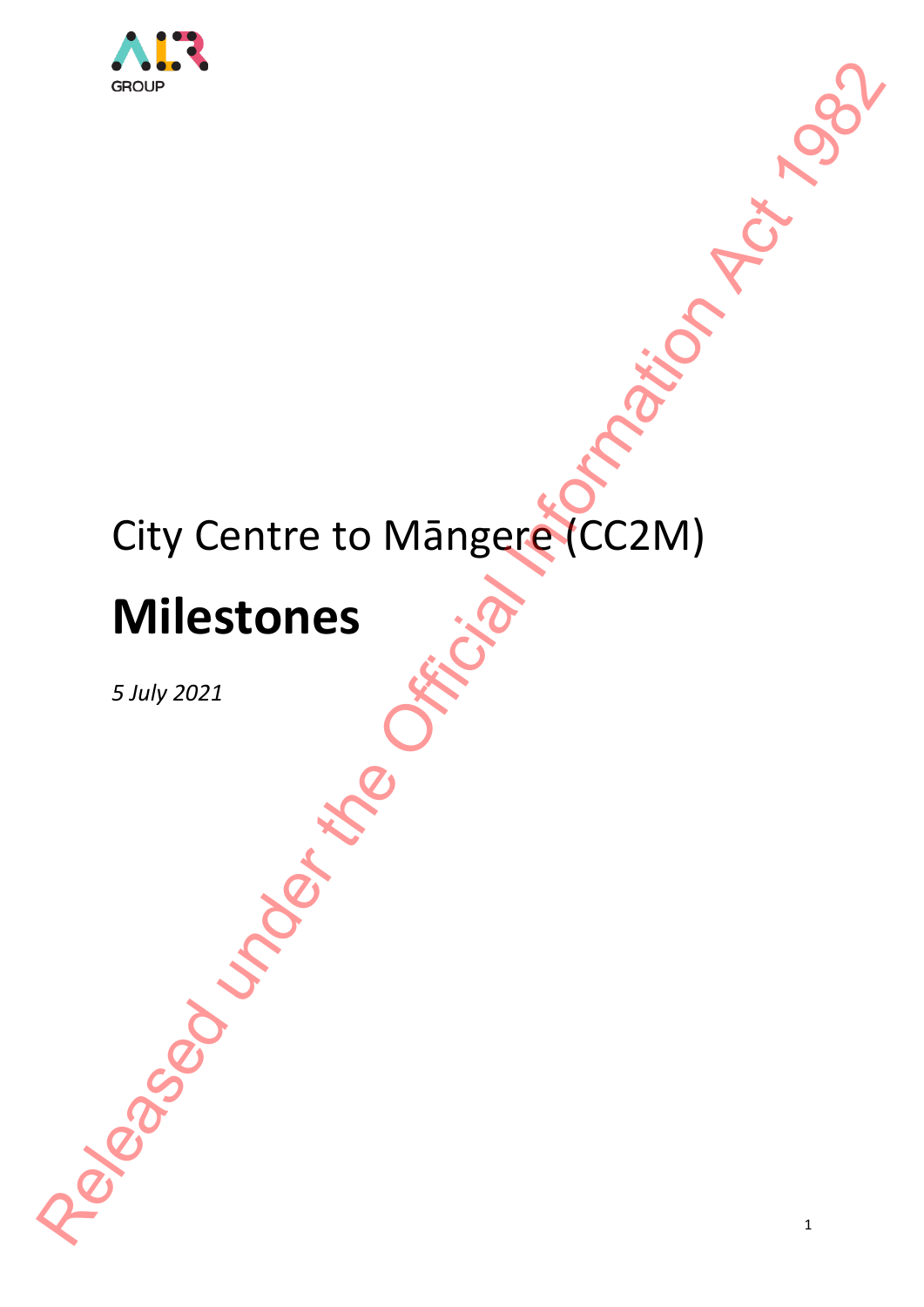

# **Table of Contents** Release of Contents<br>
Release of Contents<br>
Release of Contents<br>
Release of Contents<br>
Release of Contents<br>
Release of Contents<br>
Release of Contents<br>
Release of Contents<br>
Release of Contents<br>
Release of Contents<br>
Release of C

Table of Contents 2 Approach and final deliverables 3 and 5 and 5 and 5 and 5 and 5 and 5 and 5 and 5 and 5 and 5 and 5 and 5 and 5 and 5 and 5 and 5 and 5 and 5 and 5 and 5 and 5 and 5 and 5 and 5 and 5 and 5 and 5 and 5 and 5 and 5 and 5 an

Assurance plan 4 and 2008 and 2008 and 2008 and 2008 and 2008 and 2008 and 2008 and 2008 and 2008 and 2008 and

Stakeholder engagement and Mana Whenua partnership approach 4

Strategic Case 5 and 2012 12:00 the strategic Case 5 and 2012 12:00 the strategic Case 5 and 2012 12:00 the strategic Case 5 and 2012 12:00 the strategic Case 5 and 2012 12:00 the strategic Case 5 and 2012 12:00 the strate

Economic Case 6

Commercial Case 8

Financial Case 2020 10 2020 10 2020 10 2020 10 2020 10 2020 10 2020 10 2020 10 2020 10 2020 10 2020 10 2020 10

Management Case 12 and 20 and 20 and 20 and 20 and 20 and 20 and 20 and 20 and 20 and 20 and 20 and 20 and 20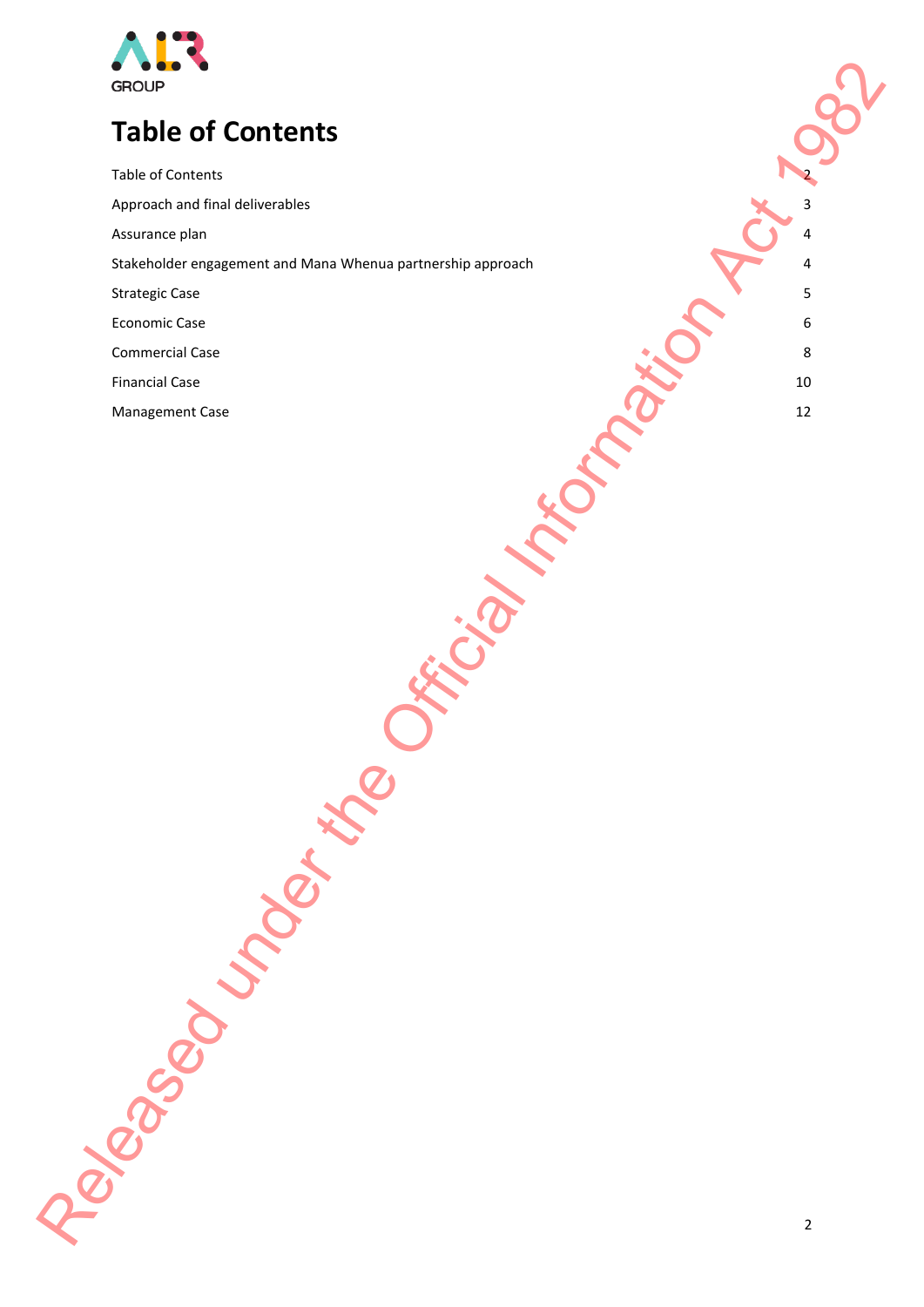

# **Approach and final deliverables**

**Cabinet has mandated the Establishment Unit to undertake work to support a decision on the CC2M project by the end of the year**

On 29 March 2021, Cabinet agreed that an Establishment Unit would be set up and tasked with the following work over a six-month period<sup>1</sup>:

- Completing business case work to inform future advice to Cabinet;
- Undertaking initial iwi, stakeholder and community engagement;
- Preparing advice on the form and governance arrangements for the delivery entity for the CC2M project;
- Preparing advice on the options to take the project forward, including mode, alignment and decision gateways;
- Supporting and informing, as required, policy work undertaken by policy agencies.

Ministers are seeking to take a recommendation to Cabinet in November 2021 with:

- Further advice based on the business case and recommendations on a preferred way forward, including route, mode, funding and financing, and the form of the delivery entity;
- Recommendations based on the detailed policy changes that are needed to take the implementation of the project forward.

The work undertaken by the Establishment Unit will also provide Ministers with a greater understanding of some of the key considerations, trade-offs and changes (legislative, regulatory and other) that may be required to achieve the project outcomes.

# **The business case will follow Treasury's better business case methodology**

Treasury's Better Business Case methodology provides objective analysis in a consistent format to decisionmakers, allowing for better comparability and transparency and enabling government to make investment decisions that maximise public value. The business case will comprise 5 cases, which address the following questions. **EXECUTE ACTION ACTION CONTINUOS**<br> **EXECUTE ACTION CONTINUOS**<br> **CONTINUOS**<br> **CONTINUOS**<br> **CONTINUOS**<br> **CONTINUOS**<br> **CONTINUOS**<br> **CONTINUOS**<br> **CONTINUOS**<br> **CONTINUOS**<br> **CONTINUOS**<br> **CONTINUOS**<br> **CONTINUOS**<br> **CONTINUOS**<br> **C** 

- **Strategic Case:** What is the compelling case for change? What are the benefits of CC2M?
- **Economic Case: What are the options? What is the best option for New Zealand?**
- **Commercial Case: Is the proposed procurement commercially viable? Can the market deliver on this?**
- **Financial Case**: Is the investment proposal affordable? How will we fund it? What Crown and Council mechanisms can be used? What are key Value Capture considerations?
- **Management Case: How will the project organise for successful delivery? What form of delivery** entity should take the project forward? How do you transition from the Establishment Unit to this entity?

### **There are some risks to the business case process**

Further detail is provided in each section of this report along with mitigations for each risk.

CBC-21-MIN-0036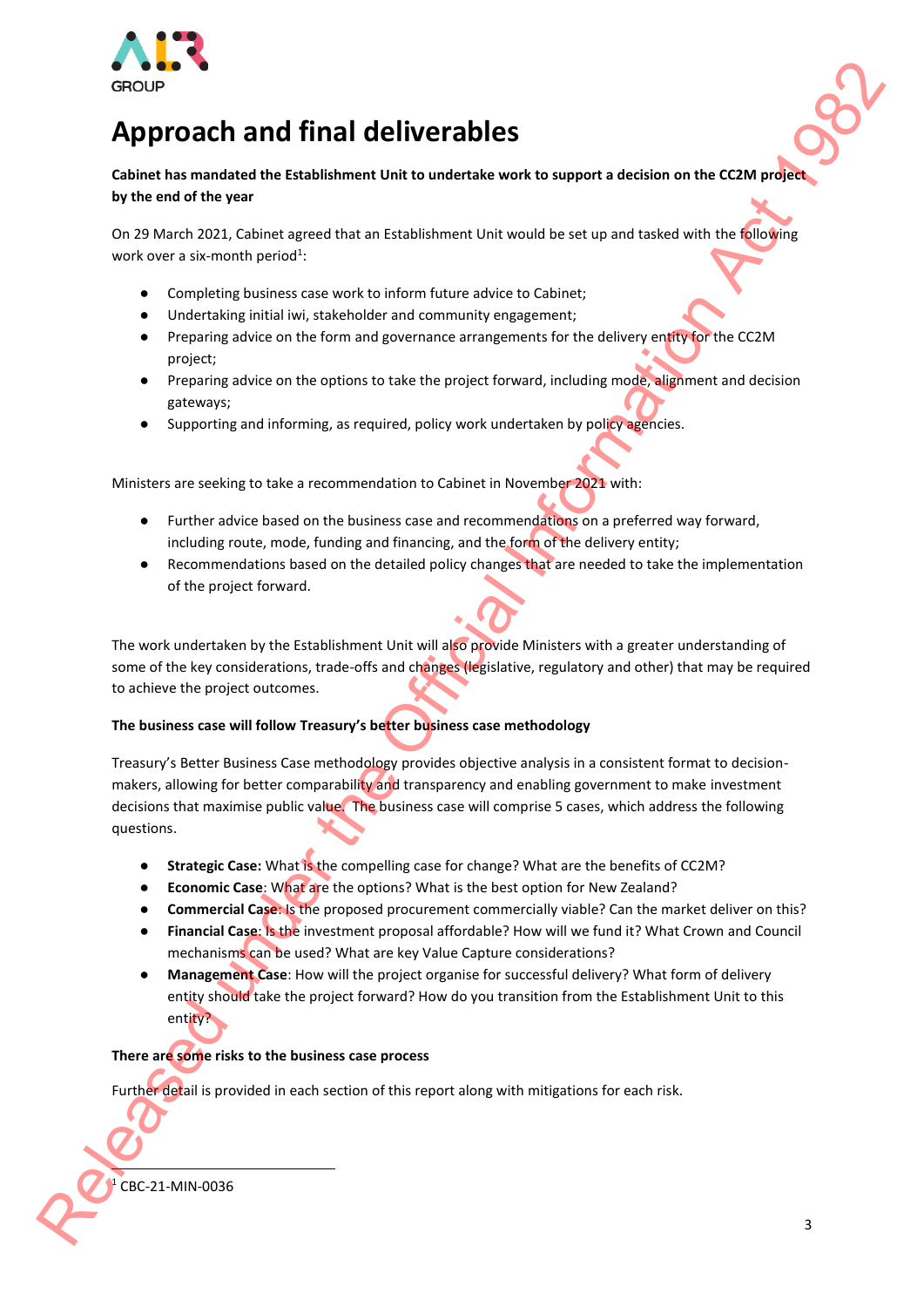

- The tight timelines for indicative business case preparation mean underlying supporting workstreams are running in parallel. These will need to all come together to provide coherent, broad and appropriate advice.
- Advice in certain areas (e.g value capture) will be driven by the technical solution, urban form and political appetite. These elements will remain fluid over the course of the next few months making it difficult to fully evaluate the trade-offs.
- With limited time available, cost estimates will be as progressed as possible, but more detail will be required in the next stages.
- There is a significant amount of work occurring at a central government policy level (for example in relation to urban development and RMA reform) that is likely to have implications for this project, but may not be able to factored into this phase of the work.

# **Assurance plan**

### **The EU has adopted a four-layer approach to assurance**

Planning is underway to support a **Gateway Way Review** process. The timing and scope of this is yet to be confirmed, however at this stage we expect it will occur after the substantive work to inform the recommendations in November has been completed.

An **Assurance Panel** is being established whose role will be to support the EU Board in their deliberations. The Assurance Panel will have members who are independent, likely from overseas, with experience in delivering Light Rail or similar schemes. The experience sets will be broad and include funding and financing, delivery entity form/responsibilities, social licence (community engagement), design/construction, and urban form/development. **EXAMPLE THE SURFAME CONFIDENTIES CONFIDENTIES CONFIDENTIES CONFIDENTIES CONFIDENTIES CONFIDENTIES CONFIDENTIES CONFIDENTIES CONFIDENTIES CONFIDENTIES CONFIDENTIES CONFIDENTIES CONFIDENTIES CONFIDENTIES CONFIDENTIES CONFI** 

Within the EU project team, an **Internal Assurance Group** (IAG) has been established to ratify key assumptions and decisions. The IAG members are independent from the workstream leads who will bring recommendations to the IAG on an as needed basis.

Within the EU technical workstreams, a **Peer Review** regime is being implemented to verify the multiple technical reports being delivered. Peer Reviewers are independent and are sourced from agencies involved in the project or external consultants.

# **Stakeholder engagement and Mana Whenua partnership approach**

The overall objective of communications and engagement is to introduce light rail to local communities and wider Auckland. We are informing and positioning the project as a catalyst for improving communities as part of a growing Auckland.

The purpose of stakeholder engagement is to start the conversation and build new support from stakeholders who will play a role in advocating for the project. This is being achieved by engaging through community listening sessions, targeted workshops, local board/councillor workshops and online tools.

A partnership is being established with Mana Whenua to incorporate cultural values and opportunities, to be carried into the next phases of the project. The initial approach is to engage with 15 Mana Whenua groups at a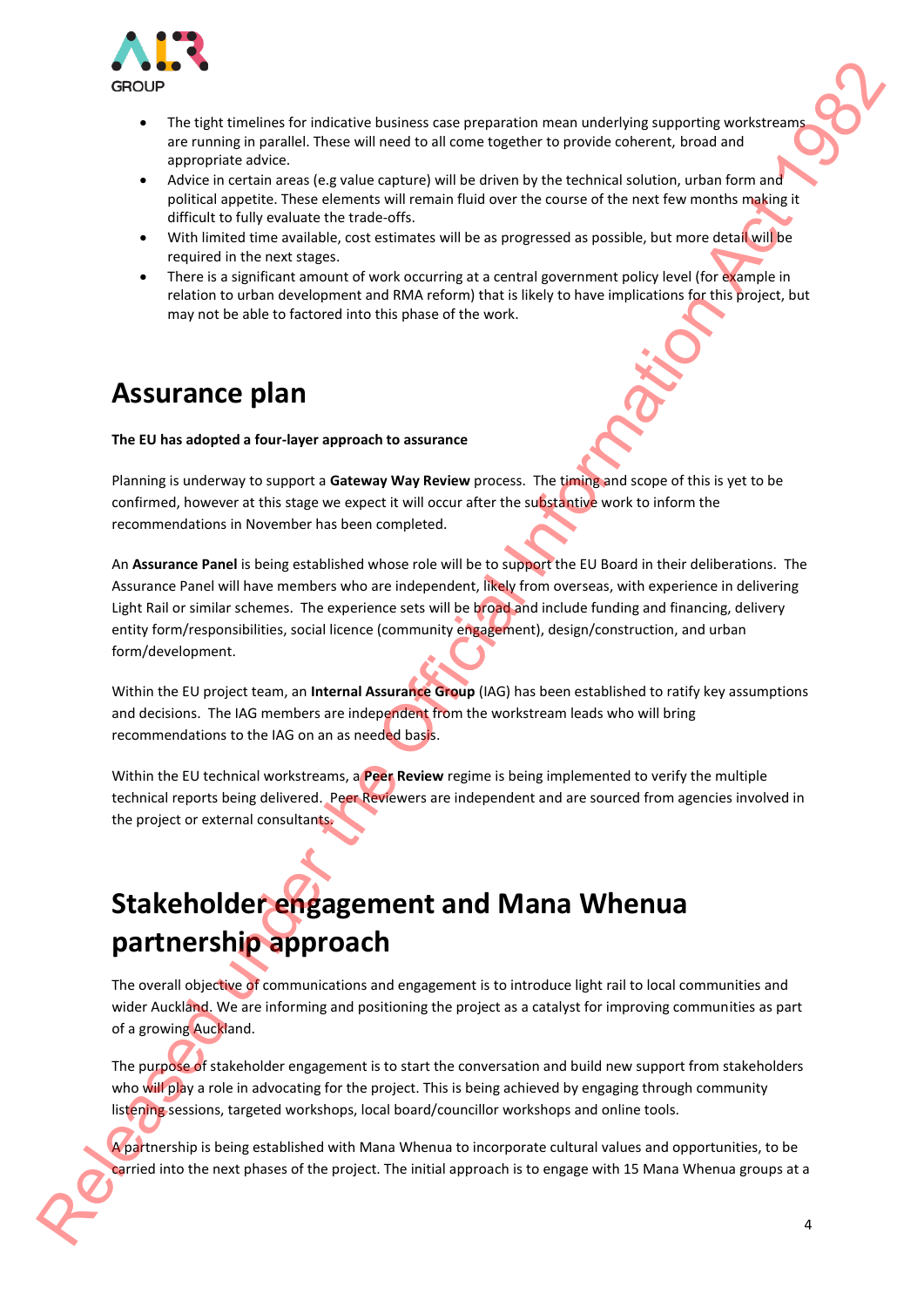

### **Progress and outputs:**

# **Strategic Case**

| governance level during July, who have identified with customary interests across the project area. We are<br>also hosting hui with specific Mataawaka groups in the project area. |                                                                                                                                                                                                                                                                                                                                                                                                                                                         |
|------------------------------------------------------------------------------------------------------------------------------------------------------------------------------------|---------------------------------------------------------------------------------------------------------------------------------------------------------------------------------------------------------------------------------------------------------------------------------------------------------------------------------------------------------------------------------------------------------------------------------------------------------|
| Progress and outputs:                                                                                                                                                              |                                                                                                                                                                                                                                                                                                                                                                                                                                                         |
| were received in the first 12 hours.                                                                                                                                               | A focus for the next three months is to establish social licence for the project by engaging with stakeholders<br>and communities. The communications and engagement for the project was launched on 1 July. This marked a<br>big step for the project as it is the first time there has been widespread engagement with the public. Feedback<br>is now open for two months with lots of interest and comments on our online survey. Over 100 responses |
|                                                                                                                                                                                    | Extensive media coverage featured in the NZ Herald, Stuff, National Business Review and TVNZ. A print,<br>outdoor, radio and ethnic media campaign will run throughout July and August. Targeted workshops in five<br>corridor communities have also started along with planning for 10 activations and events in August.                                                                                                                               |
|                                                                                                                                                                                    | There are significant time constraints in delivering the business case, which will limit the extent to which<br>stakeholder and community feedback can be used to inform or shape the business case itself. There are also<br>limits to the level of detailed feedback that can be gathered in this early stage with a concept route only.                                                                                                              |
|                                                                                                                                                                                    | An Engagement Summary, Social Outcomes Strategy and Maori Outcomes Strategy will be supplied as<br>appendices to the business case at the end of September. The purpose of these documents is to reflect on the                                                                                                                                                                                                                                         |
|                                                                                                                                                                                    | feedback that has been heard and to summarise key insights and themes which can be carried into the next<br>The strategic case presents the context for considering a step change to rapid transit in Auckland, particularly<br>and outlining the potential benefits that may be achieved through this project.                                                                                                                                         |
| phases of the project.<br><b>Strategic Case</b><br>The Strategic Case will include information on the following:                                                                   | the city centre to Mangere corridor. It outlines the case for investment, defining the problems facing Auckland                                                                                                                                                                                                                                                                                                                                         |
| <b>Item</b><br><b>Background and summary of</b><br>previous work completed                                                                                                         | <b>Description</b><br>There has been a substantial amount of work completed to consider a<br>rapid transit connection from the Airport to the City Centre via Mt Roskill,<br>Onehunga and Mangere. That work holds a wealth of information<br>relevant to the current ALR project. A background summary of the                                                                                                                                          |
| <b>Strategic context</b>                                                                                                                                                           | purpose and key findings of this earlier work will be documented.<br>The strategic context section details the key Social, Policy, Technological,<br>Environmental, Economic, and Political factors that may influence or<br>impact on decision-making.                                                                                                                                                                                                 |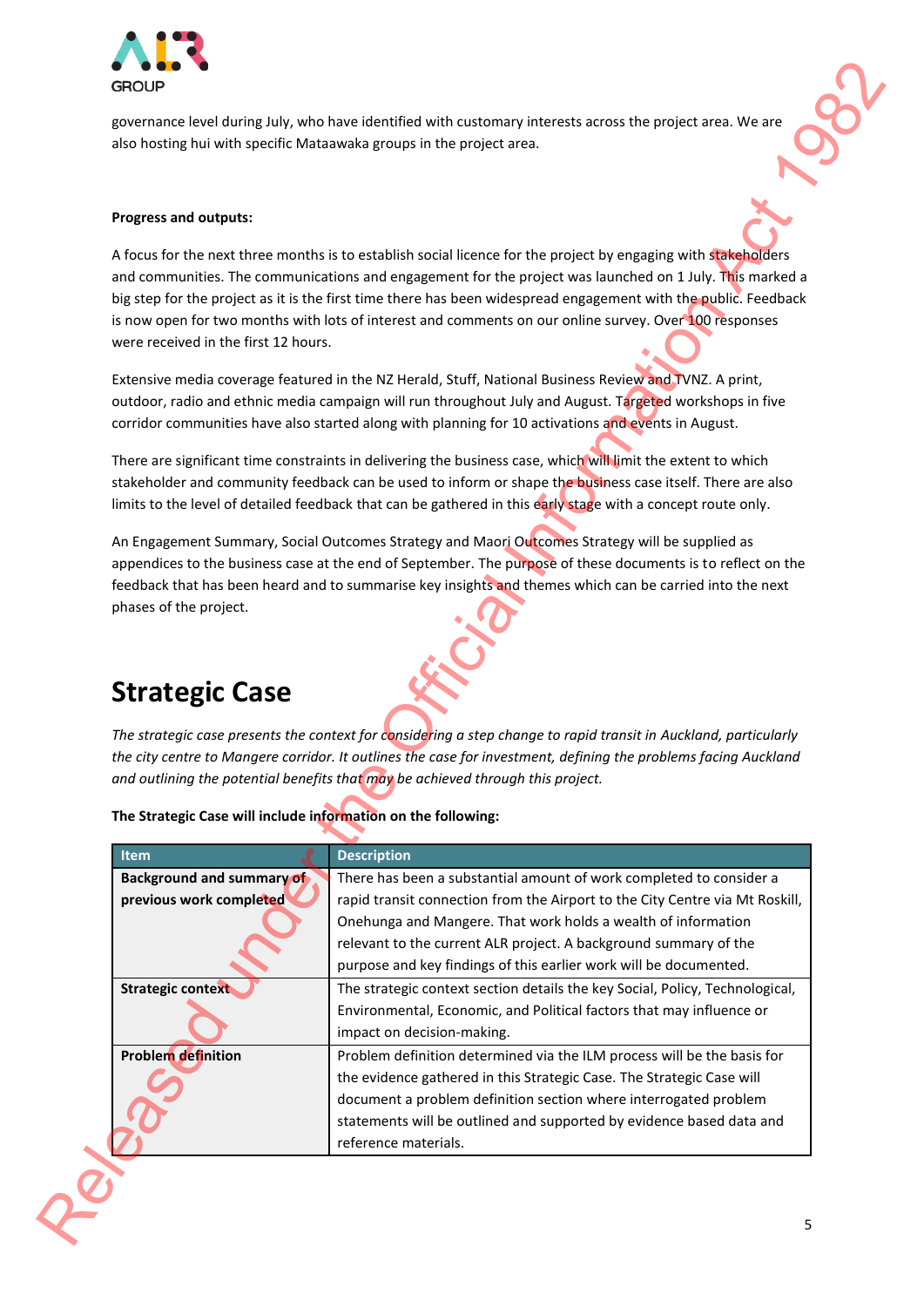

| <b>Item</b>                   | <b>Description</b>                                                         |
|-------------------------------|----------------------------------------------------------------------------|
| <b>Benefits of investment</b> | The benefits to be realised through investment are first identified in the |
|                               | ILM workshop. They are linked to the problems and should be benefits       |
|                               | that the investment 'owner' can actually deliver. This section adds the    |
|                               | data and evidence to the mapping of the problem statements, the            |
|                               | benefits owner, as well as forecast information around future benefit      |
|                               | realisation resultant from the completion of the project.                  |

# **Potential gaps and risks:**

- Problem statements do not accurately reflect the issue as interpreted by the community and project sponsors
- Evidence does not support the outcomes of the ILM

### **Key deliverables**

| <b>Item</b>                                                                                        | <b>Description</b>                                                                                                                                                                                                                                                                                                                                                                                                                     |
|----------------------------------------------------------------------------------------------------|----------------------------------------------------------------------------------------------------------------------------------------------------------------------------------------------------------------------------------------------------------------------------------------------------------------------------------------------------------------------------------------------------------------------------------------|
| <b>Benefits of investment</b>                                                                      | The benefits to be realised through investment are first identified in the<br>ILM workshop. They are linked to the problems and should be benefits<br>that the investment 'owner' can actually deliver. This section adds the<br>data and evidence to the mapping of the problem statements, the<br>benefits owner, as well as forecast information around future benefit<br>realisation resultant from the completion of the project. |
|                                                                                                    |                                                                                                                                                                                                                                                                                                                                                                                                                                        |
| <b>Potential gaps and risks:</b>                                                                   |                                                                                                                                                                                                                                                                                                                                                                                                                                        |
| sponsors<br>٠                                                                                      | Problem statements do not accurately reflect the issue as interpreted by the community and project<br>Evidence does not support the outcomes of the ILM                                                                                                                                                                                                                                                                                |
| <b>Key deliverables</b>                                                                            |                                                                                                                                                                                                                                                                                                                                                                                                                                        |
| <b>Deliverable</b>                                                                                 | <b>Information Covered</b>                                                                                                                                                                                                                                                                                                                                                                                                             |
| ILM and Investment Objectives                                                                      | The Investment Logic Map (ILM) and associated Investment<br>Objectives, mapped to the high-level Outcomes as defined in the<br>Cabinet Paper                                                                                                                                                                                                                                                                                           |
| <b>Strategic Case</b>                                                                              | The draft Strategic Case sets out the reason for investment, including<br>the key problems to be addressed, backed by data driven evidence to<br>provide a robust basis for decision-making. The evidence establishes a<br>compelling case for change, highlighting the significance of the existing<br>(and future) problem and defining the urgency of need.                                                                         |
| <b>Economic Case</b><br>and route.<br>The Economic Case will include information on the following: | The purpose of the Economic Case is to set out the development and assessment of options, identify a short list<br>of options, how these options perform relative to each other, what the key trade-offs between options are, to<br>ultimately allow decision makers to identify the recommended option. For this project, this would be the mode                                                                                      |
| ltem                                                                                               | <b>Description</b>                                                                                                                                                                                                                                                                                                                                                                                                                     |
| <b>Option Assessment Process</b>                                                                   | The Economic Case will start by outlining the approach to option<br>assessment, how options are developed and assessed and what criteria<br>was used in the assessment.                                                                                                                                                                                                                                                                |
| <b>Long List Option Assessment</b>                                                                 | This section details all options considered and the process used to<br>determine how options were chosen for the short list. There will be a                                                                                                                                                                                                                                                                                           |

# **Economic Case**

## **The Economic Case will include information on the following:**

| <b>Item</b>                        | <b>Description</b>                                                                                                                                                                                                                                                                 |
|------------------------------------|------------------------------------------------------------------------------------------------------------------------------------------------------------------------------------------------------------------------------------------------------------------------------------|
| <b>Option Assessment Process</b>   | The Economic Case will start by outlining the approach to option<br>assessment, how options are developed and assessed and what criteria<br>was used in the assessment.                                                                                                            |
| <b>Long List Option Assessment</b> | This section details all options considered and the process used to<br>determine how options were chosen for the short list. There will be a<br>synopsis, and where appropriate, evidence to provide context on why<br>options were eliminated from progressing to the short list. |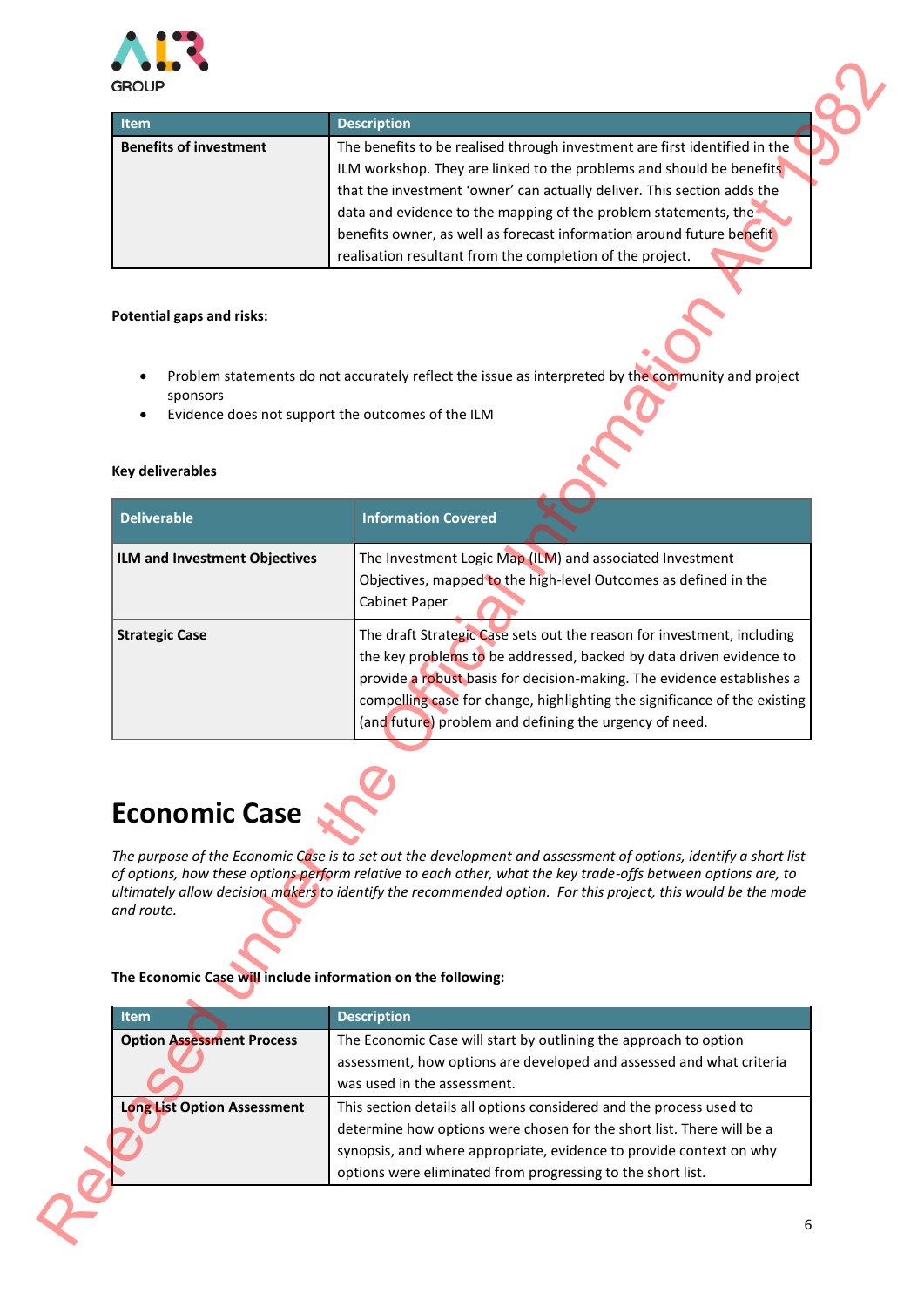

| <b>Item</b>                                                           | <b>Description</b>                                                                                                                                                                                                                                                                                                                                                                                                                                                                                                                                                                                                                                               |
|-----------------------------------------------------------------------|------------------------------------------------------------------------------------------------------------------------------------------------------------------------------------------------------------------------------------------------------------------------------------------------------------------------------------------------------------------------------------------------------------------------------------------------------------------------------------------------------------------------------------------------------------------------------------------------------------------------------------------------------------------|
| <b>Short List Option Development</b>                                  | The short list options (a mix of Light Rail and Light Metro options) will<br>then be developed and assessed in further detail. Specifically, this will<br>include further engineering design and assessment of the forecast urban<br>uplift potential of each option. The options will then be tested in the<br>regional transport models, with this urban uplift potential to understand<br>the transport demand, including mode shift and carbon reductions as a<br>result of this increased urban uplift in the corridor and the enhanced<br>accessibility of the different short-listed options.                                                             |
| <b>Urban Uplift</b>                                                   | The urban uplift forecast for each short-listed option will be detailed,<br>giving an indication of the opportunity that each option provides from a<br>land use perspective.                                                                                                                                                                                                                                                                                                                                                                                                                                                                                    |
| <b>Transport Impacts</b>                                              | The transport implications of each option, including patronage, wider<br>network impacts and forecast mode shift etc will be outlined for each<br>option, providing a picture of the performance of each option from a<br>transport perspective.                                                                                                                                                                                                                                                                                                                                                                                                                 |
| <b>Short List Option Assessment</b>                                   | The short-listed options will then be assessed in detail against a range of<br>assessment criteria to understand the trade-offs of the different options.<br>At a high level these criteria include:<br><b>Investment Objectives</b> - How well the options deliver against<br>the outcomes sought, transport accessibility, carbon reduction<br>and urban development outcomes<br>Risks/Impacts-What the key risks or impacts of an option are,<br>such as deliverability, environmental impacts and such like<br>Value for Money - What the cost of the different options are<br>and how the benefits relate to these costs (a detailed economic<br><b>BCR</b> |
| <b>Cost Benefit Analysis</b>                                          | The Economic Case will include the cost estimates of the options as well<br>as a detailed Benefit Cost Estimates ratio assessment undertaken in line<br>with the Waka Kotahi - Monetised Benefits and Cost Manual (MBCM).<br>This will provide an economic view of the benefits vs the cost estimates<br>of the project.                                                                                                                                                                                                                                                                                                                                         |
| <b>Recommended Option</b><br>Identification                           | The Economic Case will then set out the key trade-offs between options,<br>including the identification the best performing Light Rail and best<br>performing Light Metro and ultimately the Establishment Unit's<br>recommended option.                                                                                                                                                                                                                                                                                                                                                                                                                         |
| Potential gaps and risks:<br>phase).<br><b>Detailed deliverables:</b> | Any specific areas for further focus in the next stage will also be identified for the recommended option (such<br>as route finalisation in Mängere being dependent on public engagement on the different options in the DBC                                                                                                                                                                                                                                                                                                                                                                                                                                     |

# **Potential gaps and risks:**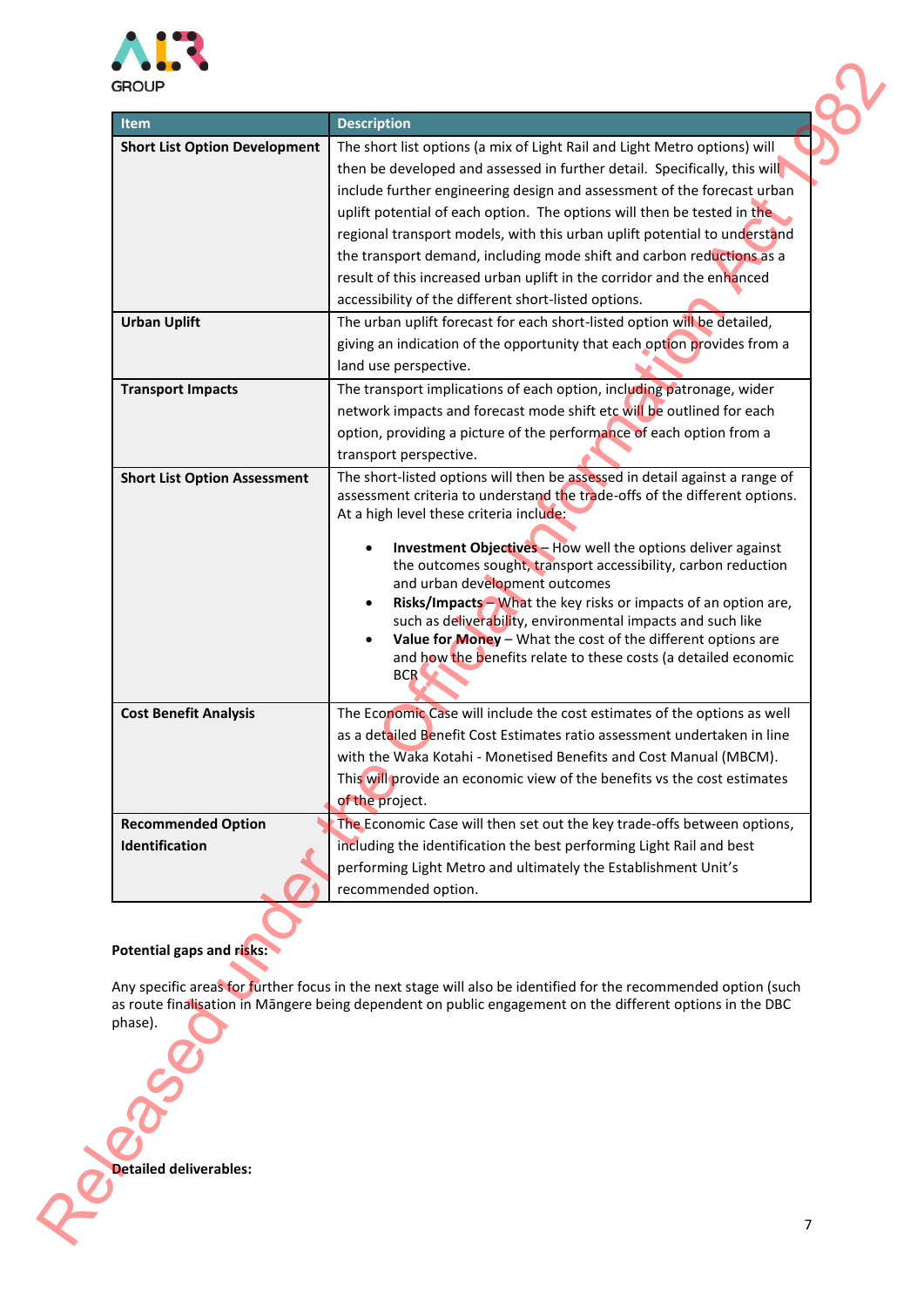

| <b>Deliverable</b>                                          | <b>Information Covered</b>                                                                                                                                                                                               |
|-------------------------------------------------------------|--------------------------------------------------------------------------------------------------------------------------------------------------------------------------------------------------------------------------|
| <b>Technical Note - Assessment</b><br>criteria              | Note that sets out the assessment criteria used                                                                                                                                                                          |
| <b>Long List Report</b>                                     | Report that sets out the long list options developed and their<br>assessment that resulted int eh short listed options                                                                                                   |
| <b>Design Report</b>                                        | Report that sets out the design assumption and drawings of the<br>options as well as alternatives considered                                                                                                             |
| <b>Cost Estimate Report</b>                                 | Detailed report of the cost estimation assumptions and costs for each<br>option and sections                                                                                                                             |
| <b>Urban Uplift Report</b>                                  | Report that sets out the forecast urban uplift for each option                                                                                                                                                           |
| <b>Transport Report</b>                                     | Report that sets out the transport modelling analysis                                                                                                                                                                    |
| <b>Technical Note - Economics</b>                           | Report that sets out the economic analysis for each option                                                                                                                                                               |
| <b>Technical Note - Short List</b><br><b>Assessment</b>     | Combination of all of the technical specialist assessments of the short<br>list options                                                                                                                                  |
|                                                             |                                                                                                                                                                                                                          |
| <b>Economic case</b><br><b>Commercial Case</b>              | The case will provide an overview of the short listed packaging and contracting options and provide a                                                                                                                    |
| recommended go to market approach based on market analysis. | The Commercial Case will include information on the following:                                                                                                                                                           |
| <b>Item</b>                                                 | <b>Description</b>                                                                                                                                                                                                       |
| Service requirements and<br>scope                           | - stations, stops, depot, rolling stock, track infrastructure, etc.                                                                                                                                                      |
| Market analysis and trends                                  | Identification of potential suppliers, comments on market trends (e.g.,<br>risk appetite, capability, capacity, etc.), overview of other major projects<br>that overlap, and relevant case studies with lessons learned. |
| <b>Evaluation framework</b>                                 | Overview of the framework used to assess the packaging, contracting,<br>and procurement model.                                                                                                                           |
| Long list and options<br>assessment                         | Overview of what is being delivered. For example, project scope elements<br>Evaluation of packaging and contracting long list options, including<br>identified key trade-offs and considerations.                        |

# **Commercial Case**

# **The Commercial Case will include information on the following:**

| <b>Item</b>                 | <b>Description</b>                                                                                                                                                                                                       |
|-----------------------------|--------------------------------------------------------------------------------------------------------------------------------------------------------------------------------------------------------------------------|
| Service requirements and    | Overview of what is being delivered. For example, project scope elements                                                                                                                                                 |
| scope                       | - stations, stops, depot, rolling stock, track infrastructure, etc.                                                                                                                                                      |
| Market analysis and trends  | Identification of potential suppliers, comments on market trends (e.g.,<br>risk appetite, capability, capacity, etc.), overview of other major projects<br>that overlap, and relevant case studies with lessons learned. |
| <b>Evaluation framework</b> | Overview of the framework used to assess the packaging, contracting,<br>and procurement model.                                                                                                                           |
| Long list and options       | Evaluation of packaging and contracting long list options, including                                                                                                                                                     |
| assessment                  | identified key trade-offs and considerations.                                                                                                                                                                            |
| Short list of packaging and | Short list of packaging and contracting options, including what is being                                                                                                                                                 |
| contracting options         | ruled out and why.                                                                                                                                                                                                       |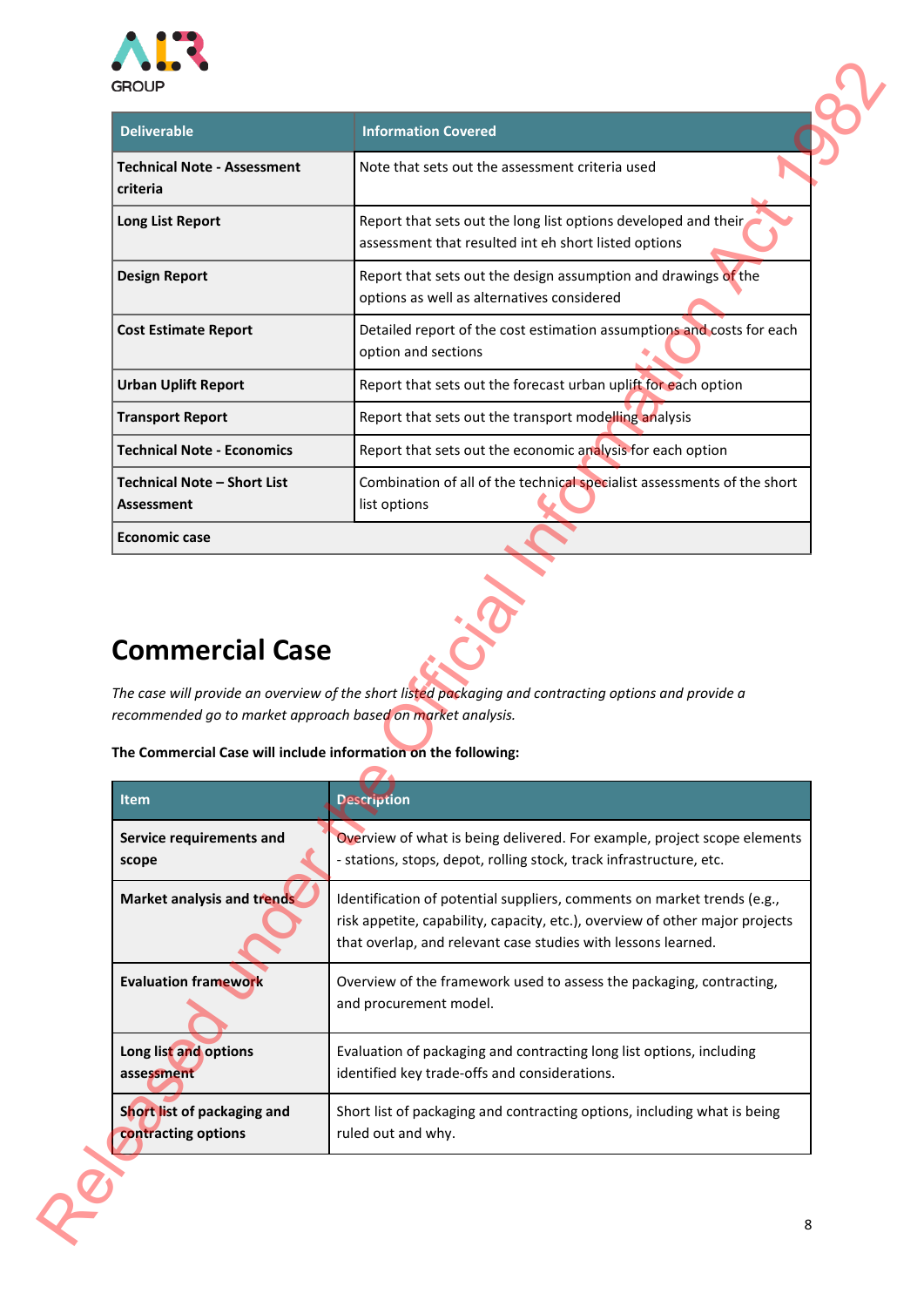

| Procurement risk and other<br>considerations        | Risk allocation principles and considerations, summary of potential<br>payment mechanisms, and high level account considerations.                                                                                                                                                                                                                                                                                                                                                                                                                                                                                                                                                                                                   |
|-----------------------------------------------------|-------------------------------------------------------------------------------------------------------------------------------------------------------------------------------------------------------------------------------------------------------------------------------------------------------------------------------------------------------------------------------------------------------------------------------------------------------------------------------------------------------------------------------------------------------------------------------------------------------------------------------------------------------------------------------------------------------------------------------------|
| <b>Urban delivery strategy</b>                      | The strategy seeks to optimise transport and urban benefits through an<br>integrated approach to project options identification, assessment and<br>delivery.                                                                                                                                                                                                                                                                                                                                                                                                                                                                                                                                                                        |
| Indicative consenting strategy                      | An overview of the regulatory and planning approvals required to<br>proceed with the project, the environmental and consenting risks, and<br>the proposed pathway to obtaining approvals.                                                                                                                                                                                                                                                                                                                                                                                                                                                                                                                                           |
| Indicative property strategy                        | High level identification of property required for construction and<br>operation of the project, anticipated acquisition costs and an overview of<br>the acquisition strategy in the context of a join transport/urban<br>development project.                                                                                                                                                                                                                                                                                                                                                                                                                                                                                      |
| Market engagement strategy                          | Recommended "go to market" approach, including timing, content, and<br>requirements, across all phases.                                                                                                                                                                                                                                                                                                                                                                                                                                                                                                                                                                                                                             |
| dedicated business case team.<br>$\bullet$          | Timelines for indicative business case preparation, means underlying supporting workstreams are<br>running in parallel. These will need to all come together to provide coherent, fulsome advice.<br>Mitigation: commercial, financial, management elements being prepared by the same team in the<br>Establishment Unit and same adviser team. Establishment unit dedicated integration manager and<br>For procurement strategy to be optimised, a high degree of specification on the technical solution is<br>required. Mitigation: this will be addressed at the detailed business case stage and flexibility will be<br>retained in the shortlist across the workstreams. Technical design lead is included in the procurement |
| reference group.<br>$\bullet$                       | Anticipated Resource Management Act replacement means there is no clarity about the approval<br>Transport submissions on the provision of transport infrastructure.                                                                                                                                                                                                                                                                                                                                                                                                                                                                                                                                                                 |
| <b>Detailed deliverables:</b><br><b>Deliverable</b> | <b>Information Covered</b>                                                                                                                                                                                                                                                                                                                                                                                                                                                                                                                                                                                                                                                                                                          |
| Market trends & insights reference<br>pack          | process that will apply to the project. Mitigation: monitor legislative process and input into Ministry of<br>Short reference pack outlining the current market trends & insights in<br>relation to procurement. Will draw on material from a couple of case<br>studies.                                                                                                                                                                                                                                                                                                                                                                                                                                                            |

### **Other advice developed:**

- Advice on market context underpinning market trends and insights.
- Advice on how procurement can enable achievement of broader outcomes.
- Advice on risks and how they might be managed.

### **Potential gaps and risks:**

- Timelines for indicative business case preparation, means underlying supporting workstreams are running in parallel. These will need to all come together to provide coherent, fulsome advice. *Mitigation: commercial, financial, management elements being prepared by the same team in the Establishment Unit and same adviser team. Establishment unit dedicated integration manager and dedicated business case team.*
- For procurement strategy to be optimised, a high degree of specification on the technical solution is required. *Mitigation: this will be addressed at the detailed business case stage and flexibility will be retained in the shortlist across the workstreams. Technical design lead is included in the procurement reference group.*
- Anticipated Resource Management Act replacement means there is no clarity about the approval process that will apply to the project. *Mitigation: monitor legislative process and input into Ministry of Transport submissions on the provision of transport infrastructure.*

# **Detailed deliverables:**

| Deliverable                                | <b>Information Covered</b>                                                                                                                                 |
|--------------------------------------------|------------------------------------------------------------------------------------------------------------------------------------------------------------|
| Market trends & insights reference<br>pack | Short reference pack outlining the current market trends & insights in<br>relation to procurement. Will draw on material from a couple of case<br>studies. |
| <b>Procurement methodology</b>             | Short pack that outlines the procurement methodology and<br>framework, with a key focus on the evaluation criteria.                                        |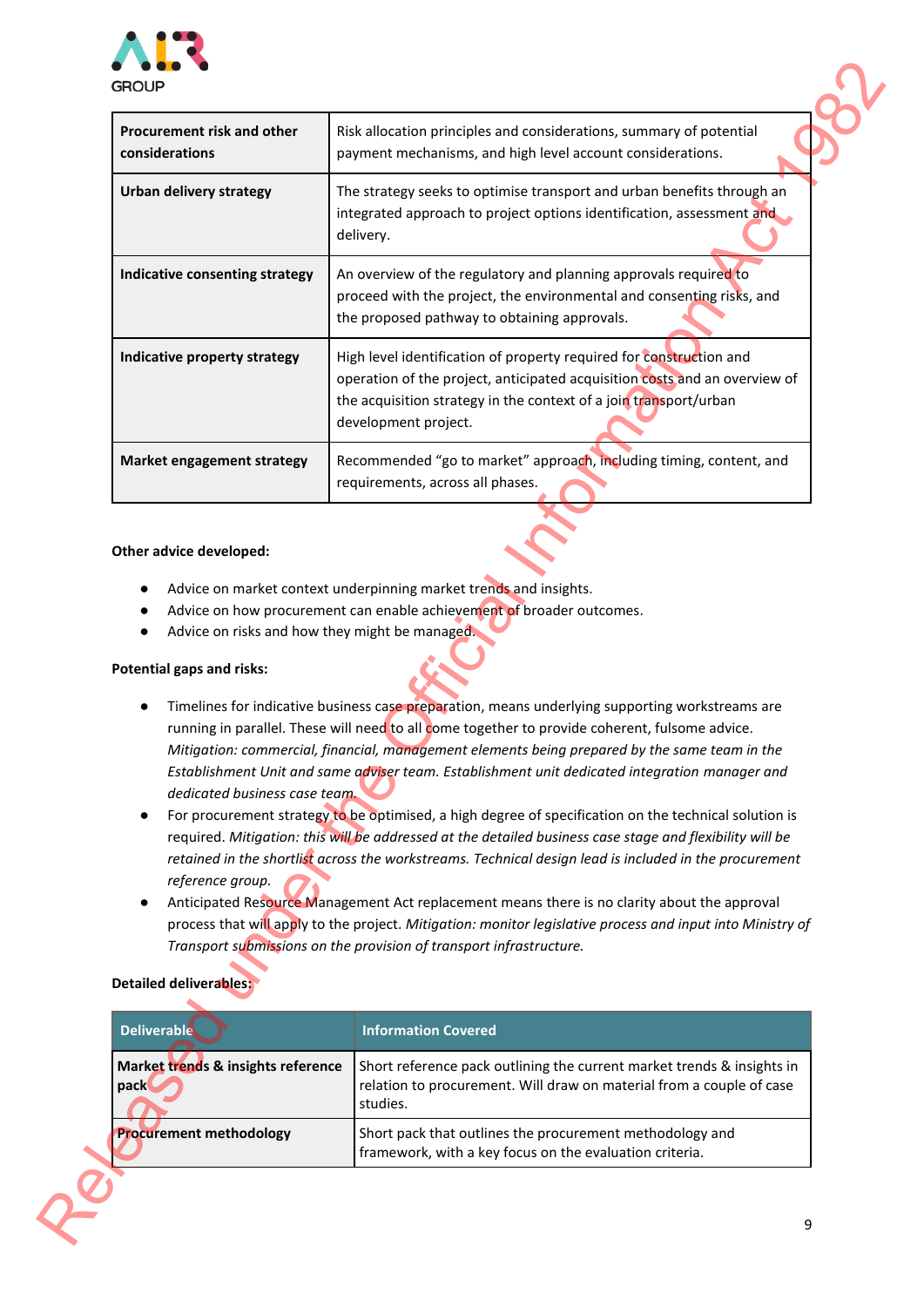

| <b>Deliverable</b>                                      | <b>Information Covered</b>                                                                                                                                   |
|---------------------------------------------------------|--------------------------------------------------------------------------------------------------------------------------------------------------------------|
| <b>Packaging &amp; contracting options</b><br>long list | Long list of packaging & contracting options.                                                                                                                |
| Delivering on broader outcomes<br>reference pack        | Short reference pack outlining how the CC2M procurement strategy.<br>will deliver upon the broader outcomes (e.g. incorporating sustainable<br>procurement). |
| <b>High level options assessment</b>                    | High level options assessment report for packaging and contracting                                                                                           |
| report                                                  | options, with a focus on considerations and trade-offs.                                                                                                      |
| <b>Risk allocation principles &amp;</b>                 | Summary of the key risks relating to CC2M and the principles and                                                                                             |
| considerations reference pack                           | considerations in relation to risk allocation.                                                                                                               |
| High level payment mechanism                            | High level overview of the potential payment mechanisms available                                                                                            |
| reference pack                                          | for CC2M and the considerations/trade-offs of different options.                                                                                             |
| High level accounting principles &                      | High level overview of the potential accounting                                                                                                              |
| considerations reference pack                           | principles/considerations.                                                                                                                                   |
| <b>Commercial Case</b>                                  |                                                                                                                                                              |

# **Financial Case**

# **The Financial Case will include information on the following:**

| <b>Deliverable</b>                                                                                                                 | <b>Information Covered</b>                                                                                                                                                                                                                 |
|------------------------------------------------------------------------------------------------------------------------------------|--------------------------------------------------------------------------------------------------------------------------------------------------------------------------------------------------------------------------------------------|
| Packaging & contracting options<br>long list                                                                                       | Long list of packaging & contracting options.                                                                                                                                                                                              |
| Delivering on broader outcomes<br>reference pack                                                                                   | Short reference pack outlining how the CC2M procurement strategy.<br>will deliver upon the broader outcomes (e.g. incorporating sustainable<br>procurement).                                                                               |
| High level options assessment<br>report                                                                                            | High level options assessment report for packaging and contracting<br>options, with a focus on considerations and trade-offs.                                                                                                              |
| <b>Risk allocation principles &amp;</b><br>considerations reference pack                                                           | Summary of the key risks relating to CC2M and the principles and<br>considerations in relation to risk allocation. $\bullet$                                                                                                               |
| High level payment mechanism<br>reference pack                                                                                     | High level overview of the potential payment mechanisms available<br>for CC2M and the considerations/trade-offs of different options.                                                                                                      |
| High level accounting principles &<br>considerations reference pack                                                                | High level overview of the potential accounting<br>principles/considerations.                                                                                                                                                              |
| <b>Commercial Case</b>                                                                                                             |                                                                                                                                                                                                                                            |
|                                                                                                                                    | This case will provide a short list of funding and financing options, and overall affordability of the project based<br>on the options. As part of this, it will also cover value capture options and considerations.                      |
| item                                                                                                                               |                                                                                                                                                                                                                                            |
| <b>Financial appraisal</b>                                                                                                         | <b>Description</b><br>High level overview of the revenue and costs associated with the project.                                                                                                                                            |
| <b>Financial Case</b><br>The Financial Case will include information on the following:<br><b>Funding options and</b><br>evaluation | Long list of capital and operating funding options, assessed against the<br>agreed evaluation framework, and identified short list of capital and<br>operating funding options. High level identified risks and associated<br>mitigations. |
| Value capture mechanisms                                                                                                           | Overview of short listed value capture funding mechanisms, including<br>estimation of quantum and identification of potential consequences<br>(intended and unintended).                                                                   |
| Financing options and<br>evaluation                                                                                                | Long list of financing options, assessed against the agreed evaluation<br>framework, and identified short list of financing options. High level<br>identified risks and associated mitigations.                                            |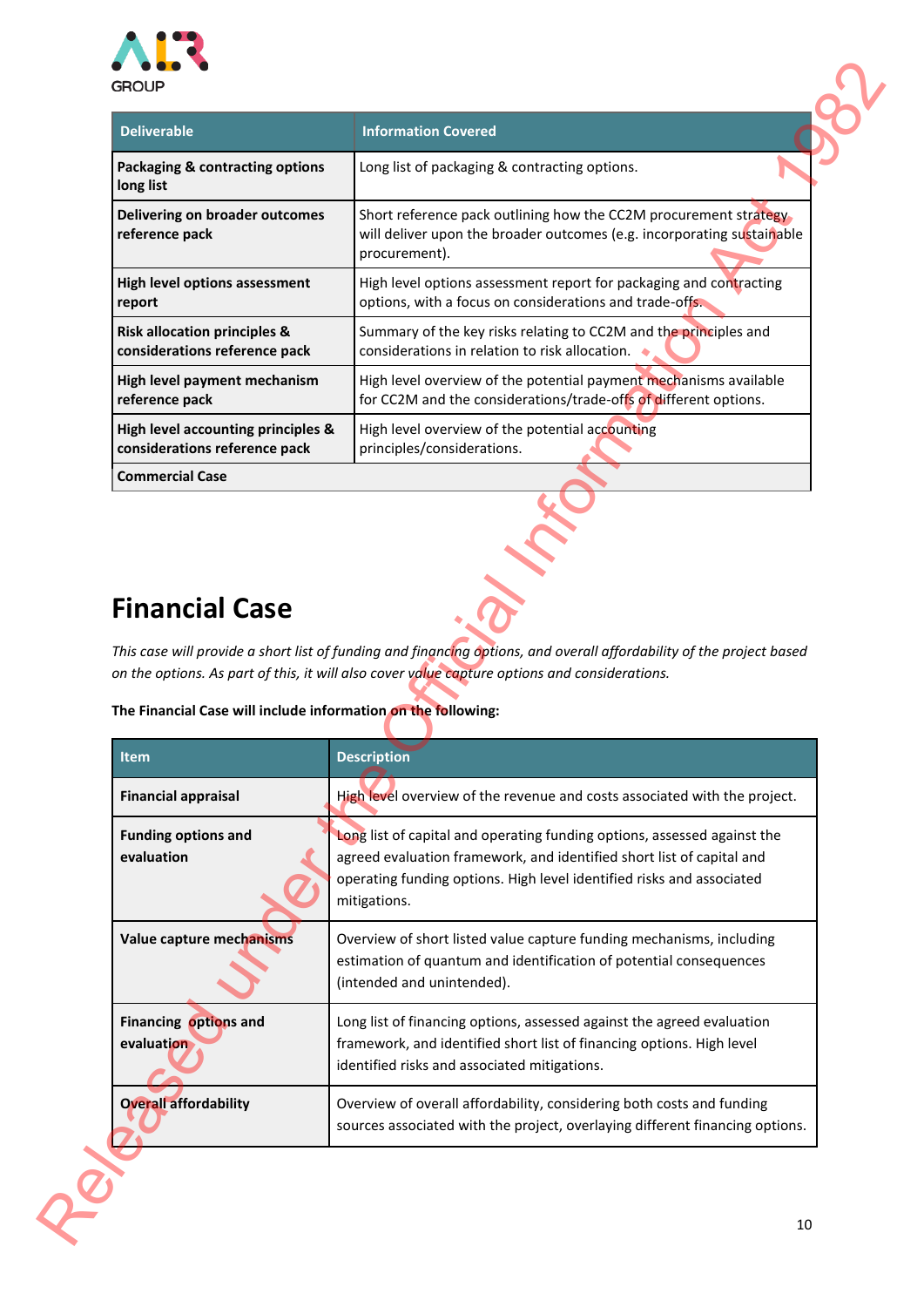

## **Other advice developed:**

# **Potential gaps and risks:**

- Timelines for indicative business case preparation, means underlying supporting workstreams are running in parallel. These will need to all come together to provide coherent, fulsome advice. *Mitigation: commercial, financial, management elements being prepared by the same team in the Establishment Unit and same adviser team. Establishment unit dedicated integration manager and dedicated business case team.*
- Predicted on cost and, therefore, reliance on design and costing work to be completed. *Mitigation: two people allocated 'guardians of the cost' to act as interface between design, cost and commercial/financial workstreams.*
- Value capture will be driven by the technical solution, urban form and political appetite. These elements will remain fluid over the course of the next few months making it difficult to fully evaluate the trade offs. *Mitigation: ongoing flexibility retained and highlighting range of trade-offs and consequences.*

| Value capture mechanisms & funding tools advice.                                                                                  |                                                                                                                                                                                                                                                                                                                                                                                                                                                                                                                                                                                                                                                                                                                                                                                                                                                                                                                             |
|-----------------------------------------------------------------------------------------------------------------------------------|-----------------------------------------------------------------------------------------------------------------------------------------------------------------------------------------------------------------------------------------------------------------------------------------------------------------------------------------------------------------------------------------------------------------------------------------------------------------------------------------------------------------------------------------------------------------------------------------------------------------------------------------------------------------------------------------------------------------------------------------------------------------------------------------------------------------------------------------------------------------------------------------------------------------------------|
| <b>Potential gaps and risks:</b>                                                                                                  |                                                                                                                                                                                                                                                                                                                                                                                                                                                                                                                                                                                                                                                                                                                                                                                                                                                                                                                             |
| dedicated business case team.<br>commercial/financial workstreams.<br>$\bullet$<br>consequences.<br><b>Detailed deliverables:</b> | Timelines for indicative business case preparation, means underlying supporting workstreams are<br>running in parallel. These will need to all come together to provide coherent, fulsome advice.<br>Mitigation: commercial, financial, management elements being prepared by the same team in the<br>Establishment Unit and same adviser team. Establishment unit dedicated integration manager and<br>Predicted on cost and, therefore, reliance on design and costing work to be completed. Mitigation:<br>two people allocated 'guardians of the cost' to act as interface between design, cost and<br>Value capture will be driven by the technical solution, urban form and political appetite. These<br>elements will remain fluid over the course of the next few months making it difficult to fully evaluate<br>the trade offs. Mitigation: ongoing flexibility retained and highlighting range of trade-offs and |
| <b>Deliverable</b>                                                                                                                | <b>Information Covered</b>                                                                                                                                                                                                                                                                                                                                                                                                                                                                                                                                                                                                                                                                                                                                                                                                                                                                                                  |
| Long list of funding options<br>summary                                                                                           | Long list of funding options, identifying the responsible party (Crown,<br>Council), the final beneficiary and domestic/international precedent.                                                                                                                                                                                                                                                                                                                                                                                                                                                                                                                                                                                                                                                                                                                                                                            |
| Long list to short list report (inc.<br>evaluation framework)                                                                     | Report that outlines the long list of funding options, the evaluation<br>framework, the initial evaluation of options, and the short list of<br>options.                                                                                                                                                                                                                                                                                                                                                                                                                                                                                                                                                                                                                                                                                                                                                                    |
| Short list report (inc. value capture)                                                                                            | Report outlining the refined short list of funding options in more detail<br>including key trade-offs and wider considerations. A key focus will be<br>on the value capture options.                                                                                                                                                                                                                                                                                                                                                                                                                                                                                                                                                                                                                                                                                                                                        |
| Value capture mechanisms &<br>funding tools advice                                                                                | Deliverable prepared to specifically respond to Cabinet Minute<br>direction to commence work on value capture mechanisms and<br>funding tools.                                                                                                                                                                                                                                                                                                                                                                                                                                                                                                                                                                                                                                                                                                                                                                              |
| Long list of financing options                                                                                                    | Long list of financing options, supplemented by spectrum of potential<br>support options, and the evaluation framework.                                                                                                                                                                                                                                                                                                                                                                                                                                                                                                                                                                                                                                                                                                                                                                                                     |
| <b>High level options assessment</b><br>report and draft short list                                                               | High level options assessment report for financing options, narrowing<br>to a short list.                                                                                                                                                                                                                                                                                                                                                                                                                                                                                                                                                                                                                                                                                                                                                                                                                                   |
| Short list of financing options                                                                                                   | Agreed short list of options and high level programme for detailed<br>business case phase.                                                                                                                                                                                                                                                                                                                                                                                                                                                                                                                                                                                                                                                                                                                                                                                                                                  |
| <b>Draft Financial Case</b>                                                                                                       | Draft of the Financial Case.                                                                                                                                                                                                                                                                                                                                                                                                                                                                                                                                                                                                                                                                                                                                                                                                                                                                                                |
|                                                                                                                                   |                                                                                                                                                                                                                                                                                                                                                                                                                                                                                                                                                                                                                                                                                                                                                                                                                                                                                                                             |

### **Detailed deliverables:**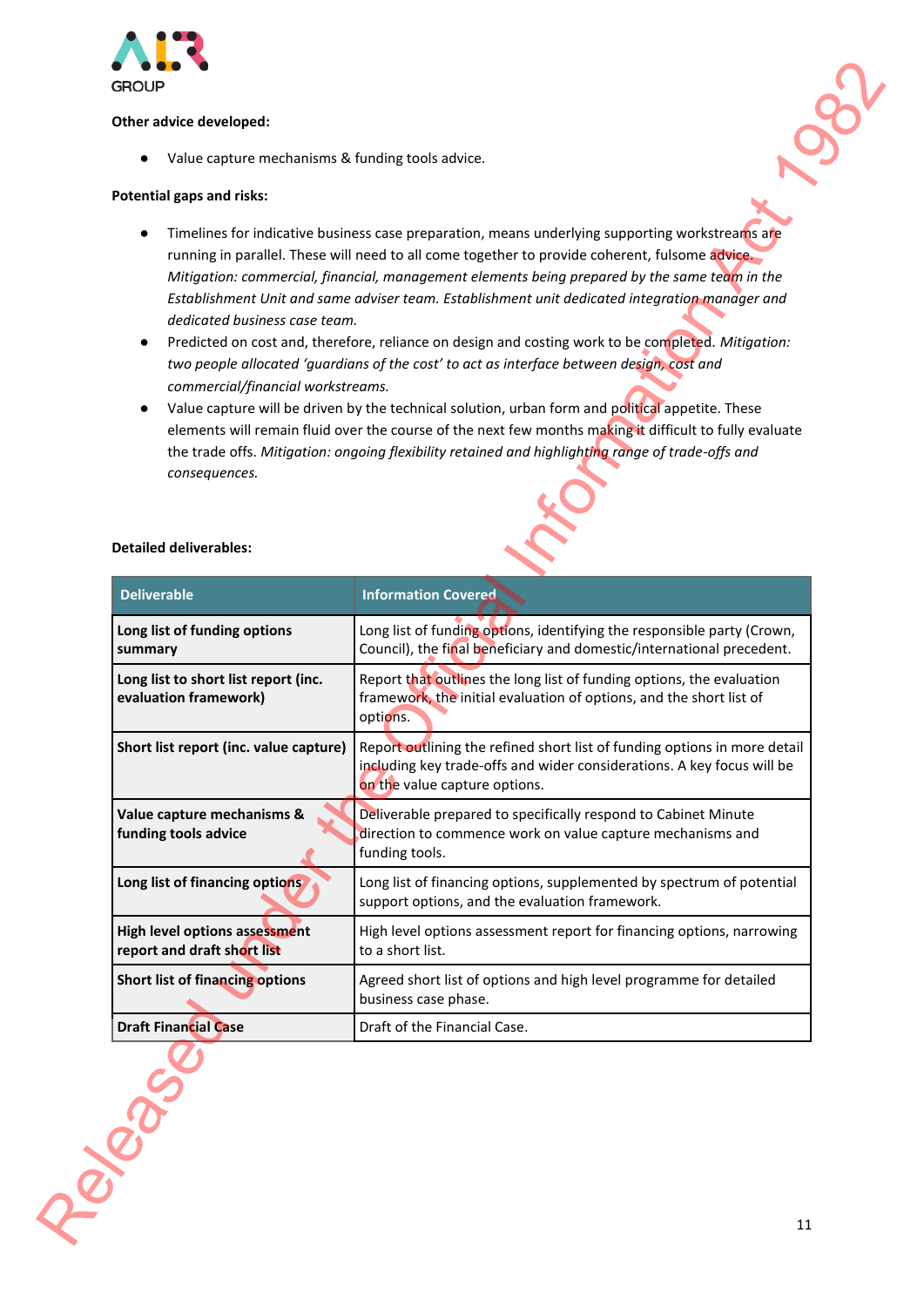

# **Management Case**

### **The Management Case will include information on the following:**

| <b>Management Case</b>                                                                                                |                                                                                                                                                                                                                                                                                                                                                                                                                                                   |
|-----------------------------------------------------------------------------------------------------------------------|---------------------------------------------------------------------------------------------------------------------------------------------------------------------------------------------------------------------------------------------------------------------------------------------------------------------------------------------------------------------------------------------------------------------------------------------------|
|                                                                                                                       | This case will provide an overview of the shortlisted delivery entity options assessed and will provide delivery<br>entity design, establishment, risk management, and next steps, for the recommended delivery entity.                                                                                                                                                                                                                           |
| The Management Case will include information on the following:                                                        |                                                                                                                                                                                                                                                                                                                                                                                                                                                   |
| <b>Item</b>                                                                                                           | <b>Description</b>                                                                                                                                                                                                                                                                                                                                                                                                                                |
| <b>Powers and Institutional</b><br><b>Framework</b>                                                                   | Current institutional framework (who currently does what), what powers<br>are needed to plan, deliver and operate CC2M? What powers would it<br>make sense for the Delivery Entity to have?                                                                                                                                                                                                                                                       |
| <b>Delivery Entity Scope</b>                                                                                          | Based on domestic and international lessons learned and powers<br>required, consider what scope areas will be the responsibility of the<br>Delivery Entity and what will be delivered in partnership with other<br>agencies.                                                                                                                                                                                                                      |
| <b>Assessment Framework</b>                                                                                           | The framework for assessing Delivery Entity options.                                                                                                                                                                                                                                                                                                                                                                                              |
| <b>Options Development</b>                                                                                            | Summarise Delivery Entity options, including their powers, partners,<br>scope etc. This will include CRLL, JV and other options developed by the<br>Establishment Unit.                                                                                                                                                                                                                                                                           |
| <b>Options Assessment</b>                                                                                             | Assessment of each option against the agreed criteria to determine a<br>preferred option.                                                                                                                                                                                                                                                                                                                                                         |
| <b>Recommended Delivery Entity</b><br><b>Structure</b>                                                                | Further detail on the preferred option including governance structure,<br>roles and responsibilities and assurance framework.                                                                                                                                                                                                                                                                                                                     |
| <b>Recommended Delivery Entity</b><br><b>Establishment</b>                                                            | Summary of how to transition from the current Establishment Unit to a<br>Delivery Entity. Will include considerations relating to governance and<br>other transitional requirements.                                                                                                                                                                                                                                                              |
| <b>Recommended Delivery Entity</b><br><b>Risk Management</b>                                                          | Describes the strategy, framework and outline planes for managing and<br>mitigating risks during the project.                                                                                                                                                                                                                                                                                                                                     |
| <b>Next Steps</b>                                                                                                     | Overview of the next steps to move the project forward.                                                                                                                                                                                                                                                                                                                                                                                           |
| Other advice developed:<br>$\bullet$<br>previous CRLL employees and stakeholders.<br><b>Potential gaps and risks:</b> | Advice around trade-offs of different areas of Delivery Entity scope (i.e. what is the impact on risk,<br>capability and outcomes of including or excluding certain scope areas)<br>Advice around the CRLL option based on Establishment Unit interviews with numerous existing and<br>Advice around timing and key transition considerations.<br>Timelines for indicative business case preparation, means underlying supporting workstreams are |

- Advice around trade-offs of different areas of Delivery Entity scope (i.e. what is the impact on risk, capability and outcomes of including or excluding certain scope areas)..
- Advice around the CRLL option based on Establishment Unit interviews with numerous existing and previous CRLL employees and stakeholders.
- Advice around timing and key transition considerations.

# **Potential gaps and risks:**